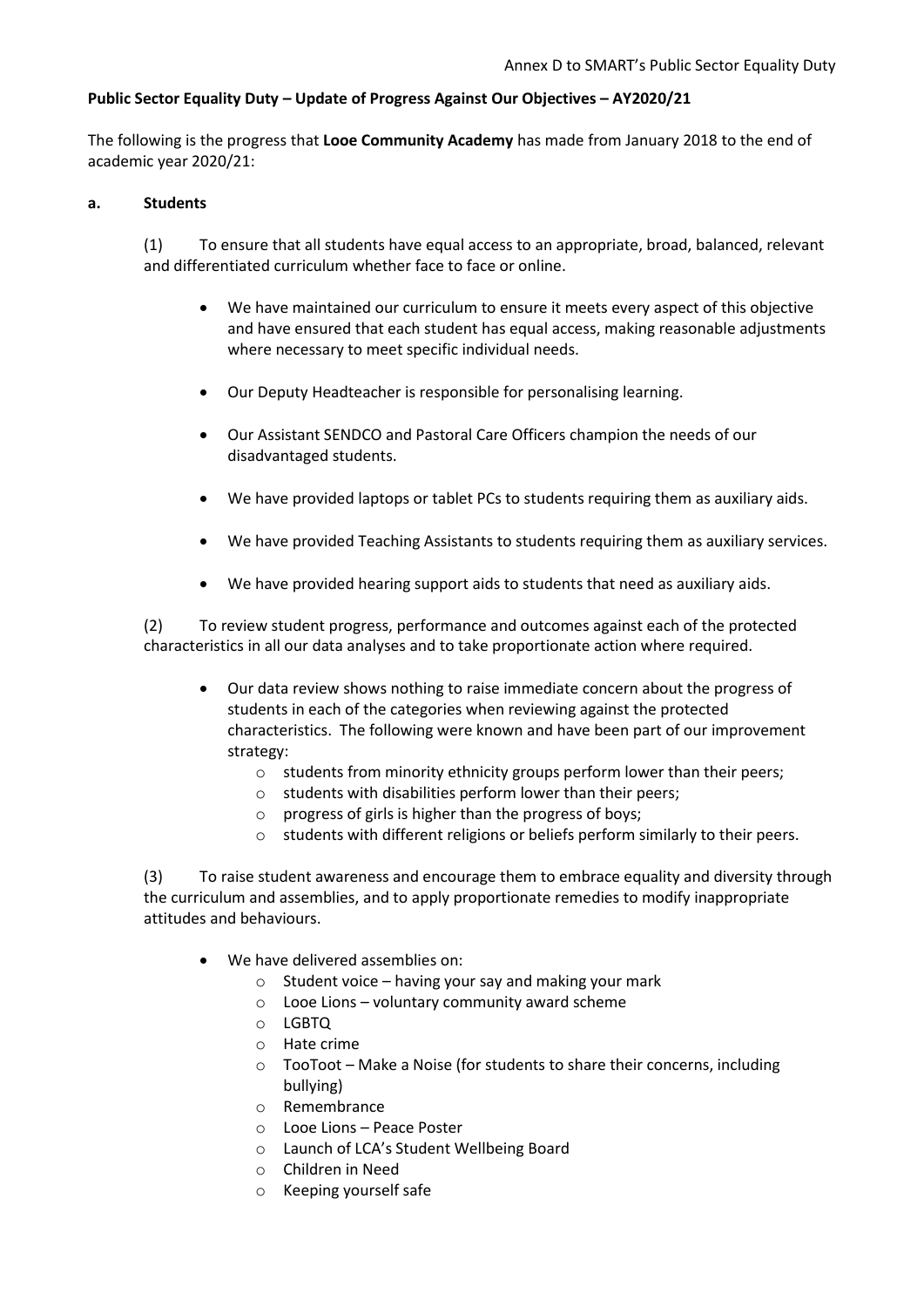- o Hanukkah Jewish holiday
- o Restorative justice
- o Holocaust memorial
- o Behaviour respecting our environment
- $\circ$  Behaviour respecting our community
- $\circ$  Guest speaker from the United Nations global community
- o The importance of teamwork and valuing each team member for their contribution
- o Overcoming mountains
- o Mental health awareness week
- o Rights of the child
- o Safeguarding ourselves
- o Student voice student council update
- o Respect
- o Jeans for Genes Day
- $\circ$  Attitudes how it affects things
- o Mental health awareness
- o Be the change you want to see in the world
- o Make your mark Youth Parliament
- o Remembrance
- o Anti-bullying Week
- o Children in Need
- o Commitment to excellence
- o Relationships
- o New Year resolutions
- o World religion day
- o Human Rights Day
- o Safer Internet Day
- o Dealing with change
- o Aspirations
- Our PSHCE curriculum has included personal development, behaviour and welfare:
	- o Stop stigma project (awareness of mental health)
	- o Making a positive contribution to society
	- o Grange-Enders (relationships and understanding the feelings of others)
	- o Prevent strategy (awareness of extremism)
	- o Promoting British values
- Our EPR curriculum has included:
	- o Community cohesion
	- o Rights and responsibilities
	- o Peace and conflict
	- $\circ$  Who am I?
- We have provided an extra-curricular opportunity for our students to learn British Sign Language to improve communication with members of the community with hearing impairments
- The following number of cases of prejudice-based bullying, intimidation, discrimination, victimisation or harassment involving students were reported and investigated:
	- $O$  AY2018/19 = 5 cases
	- $O$  AY2019/20 = 2 cases
	- $O$  AY2020/21 = 2 cases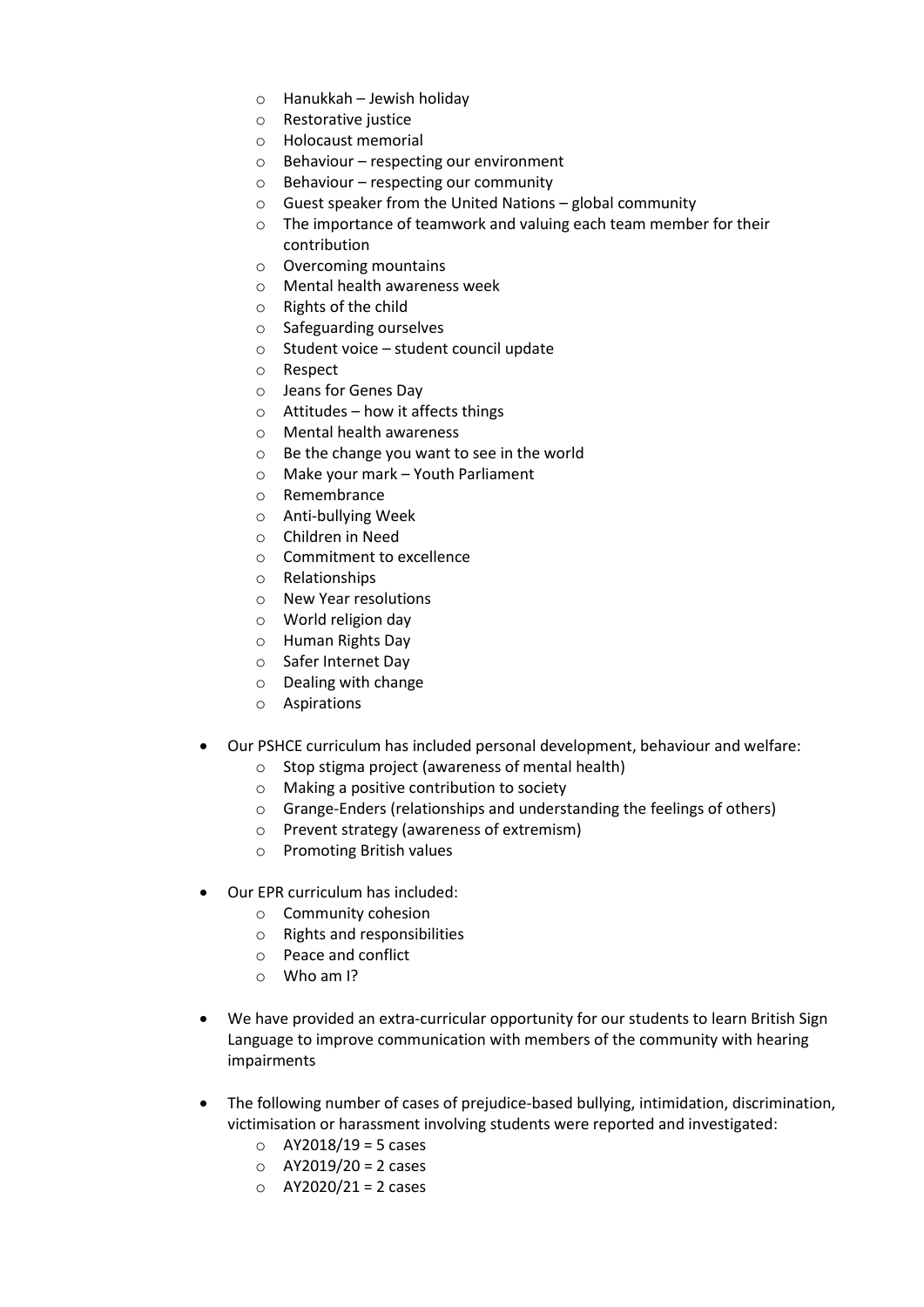# **b. Staff**

(1) To raise awareness of our equality duty through staff training in order to embed effective practice in all of our activities so as to eliminate discrimination, harassment, victimisation and any other conduct that is prohibited by or under the Equality Act 2010 and to advance equality of opportunity/foster good relations between persons who share a relevant protected characteristic and persons who do not share it.

- We have tested and revised our job application form and supporting paperwork
- We have developed and published SMART's recruitment policy
- We have procured an online learning package with the following training modules available to all staff:
	- o Equality and Diversity Training 2019 (e-Learning) mandatory for all staff
	- o Equality and Diversity Awareness for Managers 2019 (e-Learning) mandatory for all managers
	- o Unconscious Bias (eLearning)
	- o Autism Awareness (e-learning)
	- o Communicating with Deaf Customers (e-learning)
	- o Comprehensive Impact Assessments in Cornwall Council (e-learning)
	- o Learning Disability Awareness (e-learning)
	- o Mental Health Awareness (e-learning)
	- o Trans Awareness (e-learning)
	- o Visual Impairment The Basics (e-learning)
	- o Hate and Mate Crime (e-learning)

(2) To encourage and demonstrate appropriate behaviours and take proportionate and consistent action to modify inappropriate attitudes and behaviours.

- The following number of cases of prejudice-based bullying, intimidation, discrimination, victimisation or harassment involving staff were reported and investigated:
	- $\circ$  AY2018/19 = no cases
	- $\circ$  AY2019/20 = no cases (one allegation withdrawn)
	- $O$  AY2020/21 = no cases

### **c. Leadership**

(1) To ensure that Directors, Local Governors, Headteachers, SLT and SMART leaders at all levels apply the letter and promote the spirit of the equality duty with transparency across their areas of responsibility when undertaking their duties.

(2) To plan for and allocate appropriate and proportionate resources to deliver the equality duty, including for the provision of training and to enable reasonable adjustments, including the supply of auxiliary aids and services.

- We have appointed an Equality Governor Kathy Iles
- We appointed an Equality Champion for students Kate Jackman
- We appointed an Equality Champion for staff Steve Green